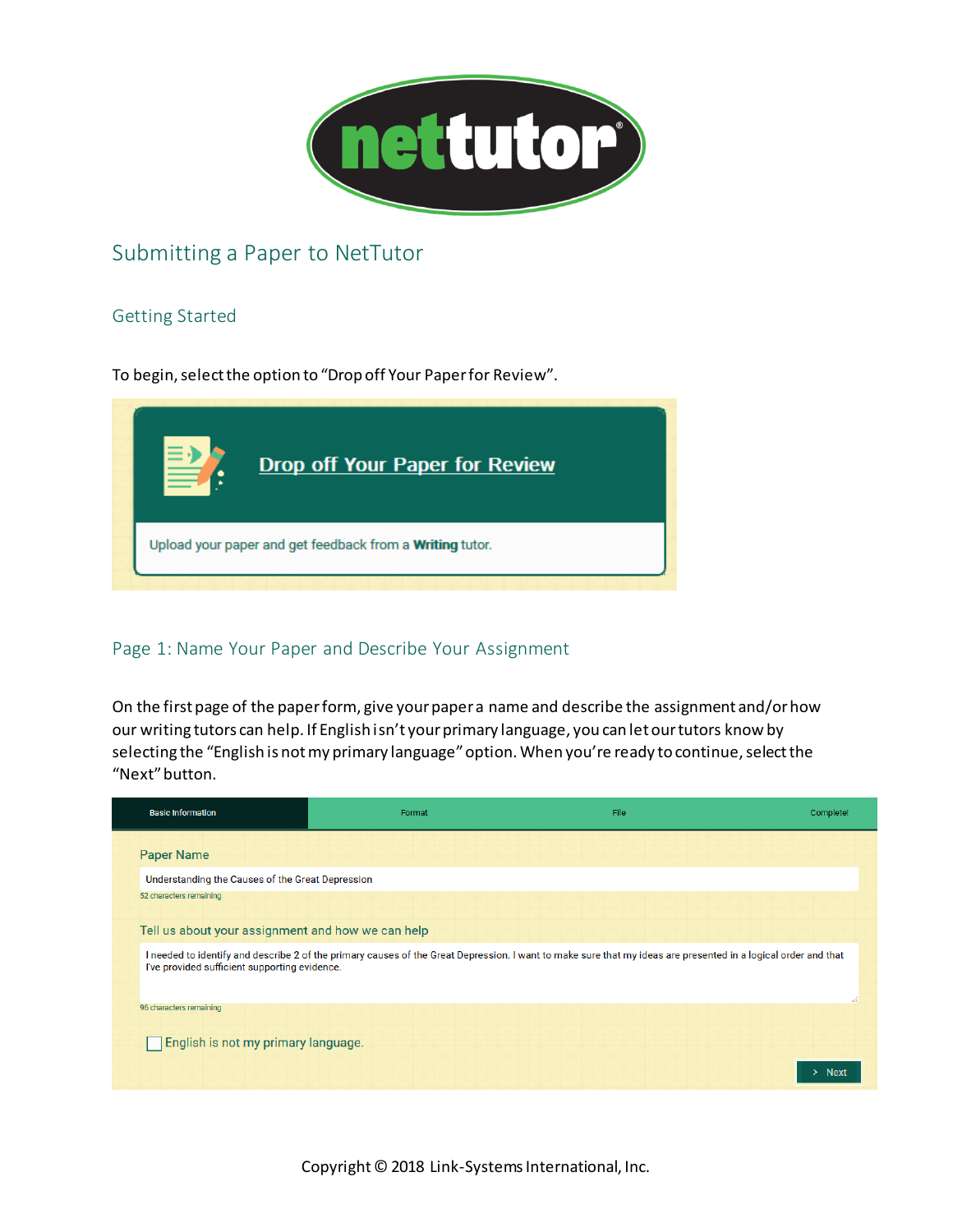#### Page 2: Provide Additional Details

On the next page, identify two areas you want to the tutor to focus on, the citation style used, the type of paper, and if applicable, a required paper length. Once you are ready to continue, click the "Next" button.

| <b>Basic Information</b>                                                 | Format | File                              | Complete!                |
|--------------------------------------------------------------------------|--------|-----------------------------------|--------------------------|
| Select two areas of feedback.                                            |        |                                   |                          |
| Topic Development                                                        |        | Sentence Structure                |                          |
| √ Focus/Thesis Statement                                                 |        | <b>Sentence Variety</b>           |                          |
| V Organization                                                           |        | <b>Transitions &amp; Fluency</b>  |                          |
| Grammar & Mechanics                                                      |        | <b>Paper Format</b>               |                          |
| Word Choice                                                              |        | <b>Citations &amp; References</b> |                          |
|                                                                          |        |                                   |                          |
| <b>Style</b><br><b>APA</b>                                               | $\;$   | <b>Type</b><br>Research           | $\overline{\phantom{a}}$ |
|                                                                          |        |                                   |                          |
| <b>Required Length</b>                                                   |        |                                   |                          |
| $\Rightarrow$<br>$\overline{7}$<br>Pages<br>$\scriptstyle\rm w$          |        |                                   |                          |
| If there is a mandatory length for your paper, you may indicate it here. |        |                                   |                          |
| < Previous                                                               |        |                                   | $>$ Next                 |

#### Page 3: Choose Your File

To select the document you want reviewed, either drag and drop the file to the "Drop Your File Here" region or use the "Choose A File" button to choose the file.

| <b>Basic Information</b>      | Format                                           | File | <b>Complete!</b>                          |
|-------------------------------|--------------------------------------------------|------|-------------------------------------------|
|                               | <b>Drag and Drop or Upload Paper</b>             |      |                                           |
|                               | <b>Drop Your File Here</b>                       |      |                                           |
|                               |                                                  |      |                                           |
|                               |                                                  |      |                                           |
| $\Box$<br>$P + 1$<br>$1$ of 9 | ECO2012 Paper.pdf<br>$ +$ Automatic Zoom         |      | $\Theta$ <b>B</b> $\overline{A}$<br>$\gg$ |
|                               | Understanding the Causes of the Great Depression |      |                                           |
|                               | <b>Robert Student</b>                            |      |                                           |
|                               | ECO 2012 - Secion 2493                           |      |                                           |
|                               | Dr. Zeniton                                      |      |                                           |